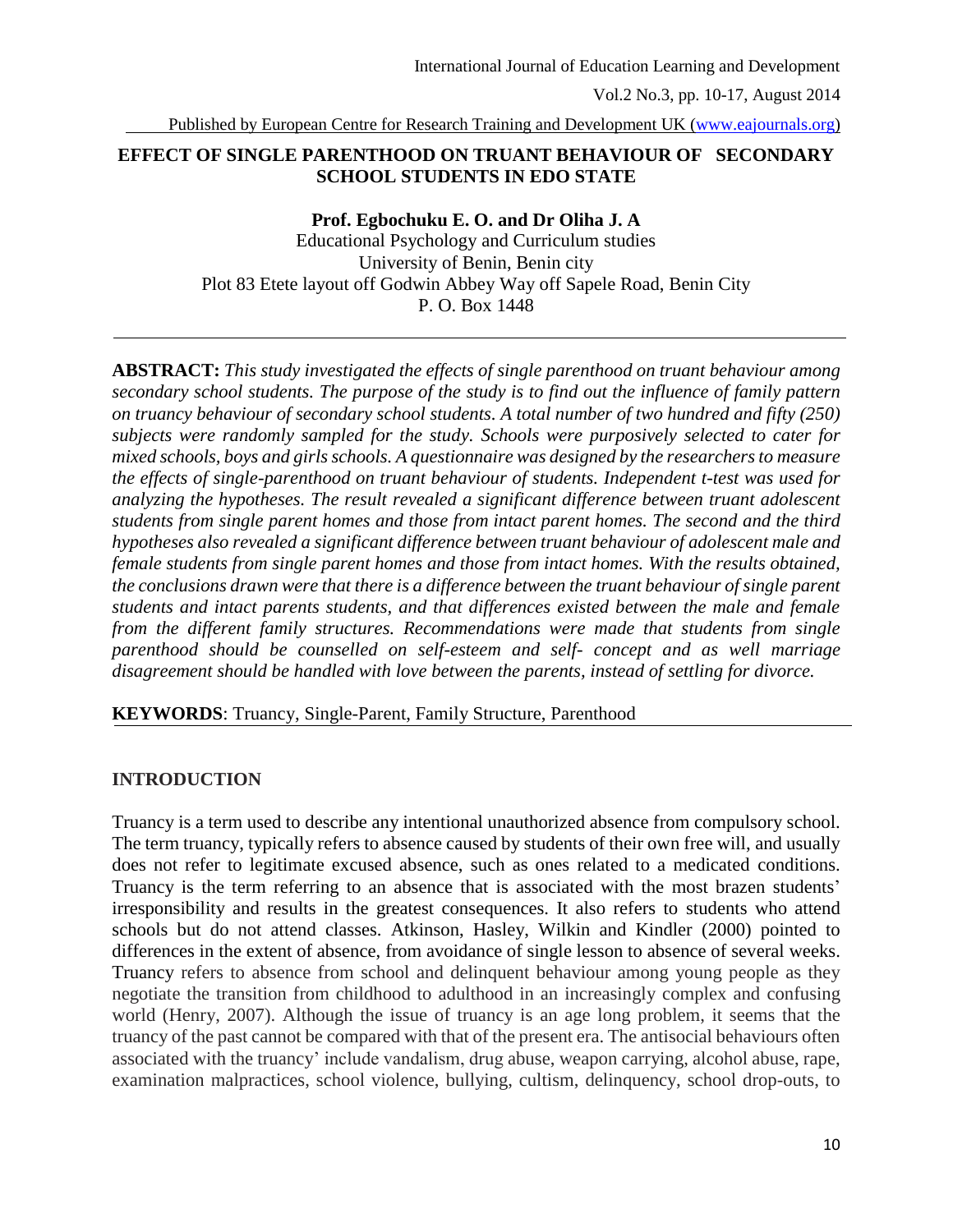Published by European Centre for Research Training and Development UK [\(www.eajournals.org\)](http://www.eajournals.org/)

mention but a few. Obviously, unless something is done to roll back the wave of truancy, the prospect of a better, safer and more prosperous society emerging in Nigeria will remain elusive.

The family is the foundation of human society. Families are the strongest socializing forces of life. They teach children to eschew unacceptable behaviour, to delay gratification and to respect the right of others. Conversely, families can teach children aggressive, anti-social, and violent behaviours. Also, children who are rejected by their parents, who grow up in homes with considerable conflicts, or who are inadequately supervised are at the greatest risk of becoming truant.

Sociology of education makes us to know that the family is the first primary social group that the child first belongs to, come in contact with, and this group has a greater influence on the child's physical, mental and moral development. The family lays the foundation of education before the child goes to school and the personality that the child takes to school is determined by the home/family (Maduewesi and Emenogu, 1997).

Adolescence is a time of expanding vulnerabilities and opportunities that accompany the widening social and geographical exposure to life beyond the school or family, but it starts with the family. The modern culture has changed and outgrown the values and beliefs that were thought to be the core beliefs and values of our society. Even though, moralists and conservatives are experiencing disgust over the currently evolving belief and cultural systems the truth is what has been unacceptable in the past, is now becoming fast and rapidly rising trends for decades and even centuries. One of the major concerning issues to the conservatives is single parenting. Single parenting is already becoming a fast and rapidly growing trend in the society. Single-parenthood can be defined as when one out of two people who is responsible for the nurturing and child rearing is not available, and the work meant for two people, is now been carried out by only one person (Hines, 2007). According to the Longman Dictionary of Contemporary English, single-parenting is been defined as a mother or father who looks after children on their own, without the other partner. Single-parenting can be defined as a situation in which one of the two individuals involved in the conception of the child is being responsible for the upbringing of the child (Whitting and Child, 1993; Ham, 2004).

Single-parenthood may arise when either the male or the female decides to produce and rear a child or children outside wedlock (Ortesse, 1998). In Nigeria, the existence of single-parenthood was unknown and where they existed, they are Ignored and taken as exceptional cases. However, nowadays, they are the fast growing family patterns both inside and outside Nigeria. In Nigeria, among the Yorubas, the parental roles are culturally determined and distributed. The maternal roles are that of child-rearing, home training and playing of complimentary roles, while the paternal roles are that of economic responsibilities and discipline of the children. The child is morally, mentally upright and emotionally balanced when the caring responsibilities are carried out by both parents. What makes up a family are the father, mother and kids, not father and mother alone. Fadeiye (1985) pointed out that both parents have their own roles to play in child's education. The father is to provide every necessary tools for the educational advancement while the mother is expected to supplement the efforts of the father. But in the case where the father is absent and the mother is not privileged enough to cater for all the necessary and basic needs as well as supervising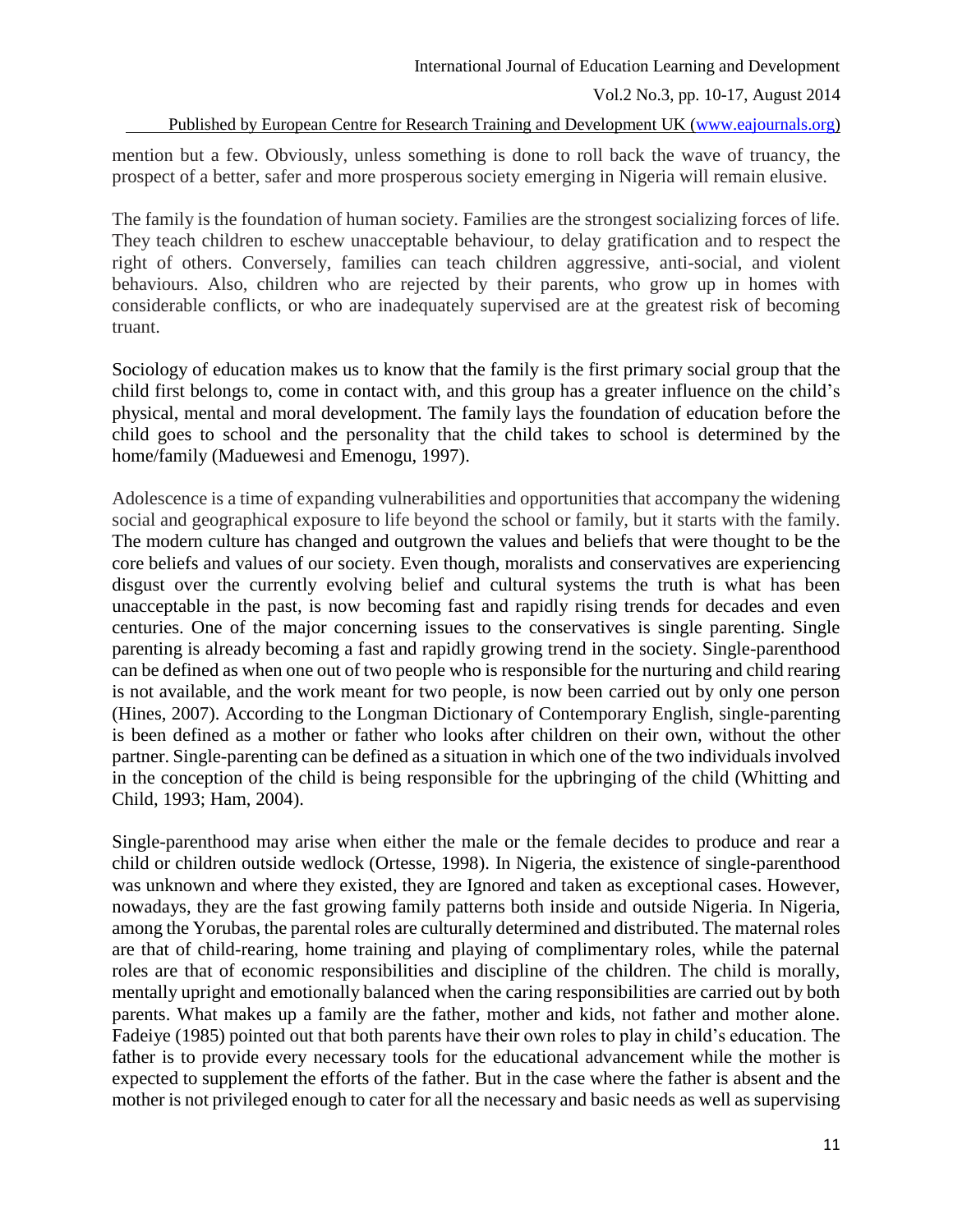#### Published by European Centre for Research Training and Development UK [\(www.eajournals.org\)](http://www.eajournals.org/)

the academic performance of the child, by checking the academic records of the child or by going through their class and lesson notes or books every day and also giving of counselling supports when needed, these will affect the educational state or level of the child. So also, if a child is not well nurtured and mentally assisted, it will also affect his/her educational outcome. If it were to be a male child, it is likely for the child to be antisocial in nature by joining gangs. Also, if it were to be a female child, there is the likelihood for her to become wayward. Studies on father-child relationship suggest that the presence of a father in the home significantly influence the development of a child (Agulanna, 1999). Thus, parenthood is a responsibility requiring the full cooperation of both parents who must ensure the total development of their off-springs.

According to Nwachukwu (1998), children from single parent homes are more hostile, hyperactive and aggressive in nature. Many of the problems that single parents have are similar to those of two parents' family, but these problems seem more difficult to bear or manage when the home is being tutored by only one person. In most cases, truants have been viewed as individuals who come from less-intact families often referred to as "broken homes" (Shaff, Wolfinger, Kolowaleski and Smith, 2008). Typically, the term "broken home" has been operationally defined to mean children residing in single-parent households or any type of household other than a household in which both biological parents are present. In contrast, an "intact family" is usually referred to as nuclear family arrangement in which both biological parents reside in the household with their biological children. "Intact family arrangements" differs from other modern day family arrangements including singleparent arrangements, two-parent arrangements involving a step-parent, extended family arrangements, and the adoptive or foster family arrangement (Kierkus and Bauer, 2002).

Structurally, a family is either broken or intact. A broken family in this context is one that is not structurally intact for various reasons; death of a parent, divorce, separation, desertion and illegitimacy in which case, the family was never completed (Conkline 1996). This analysis becomes necessary because life in a single parent family can be stressful for both the child and the parent. Such families are faced with the challenges of diminished financial resources (Children's Defence Fund, 1994), assumptions of new roles and responsibilities, establishment of new patterns in intra-familial interaction and reorganization of routines and schedules (Agulanna, 1999).These conditions are not conducive to effective parenting. This is because when the single parent is overburdened by responsibility and by their own emotional reaction to their situation they often become irritable, impatient and insensitive to their children's needs. It is against this general background that this study was conceived to investigate the possible contribution(s) of family structure to the truant behaviour of students in secondary school in Edo State.

### **Statement of the Problem**

The main problem for this study is that a lot of people, educationists and counsellors are complaining about the nonchalant attitude of students to study and their attendance toward classes. Reports and observations on students from different family structure and family composition are indicators to truant behaviour.

# **Purpose of the study**

The purpose of this study is to find out the influence of family patterns on the truant behaviour of secondary school students.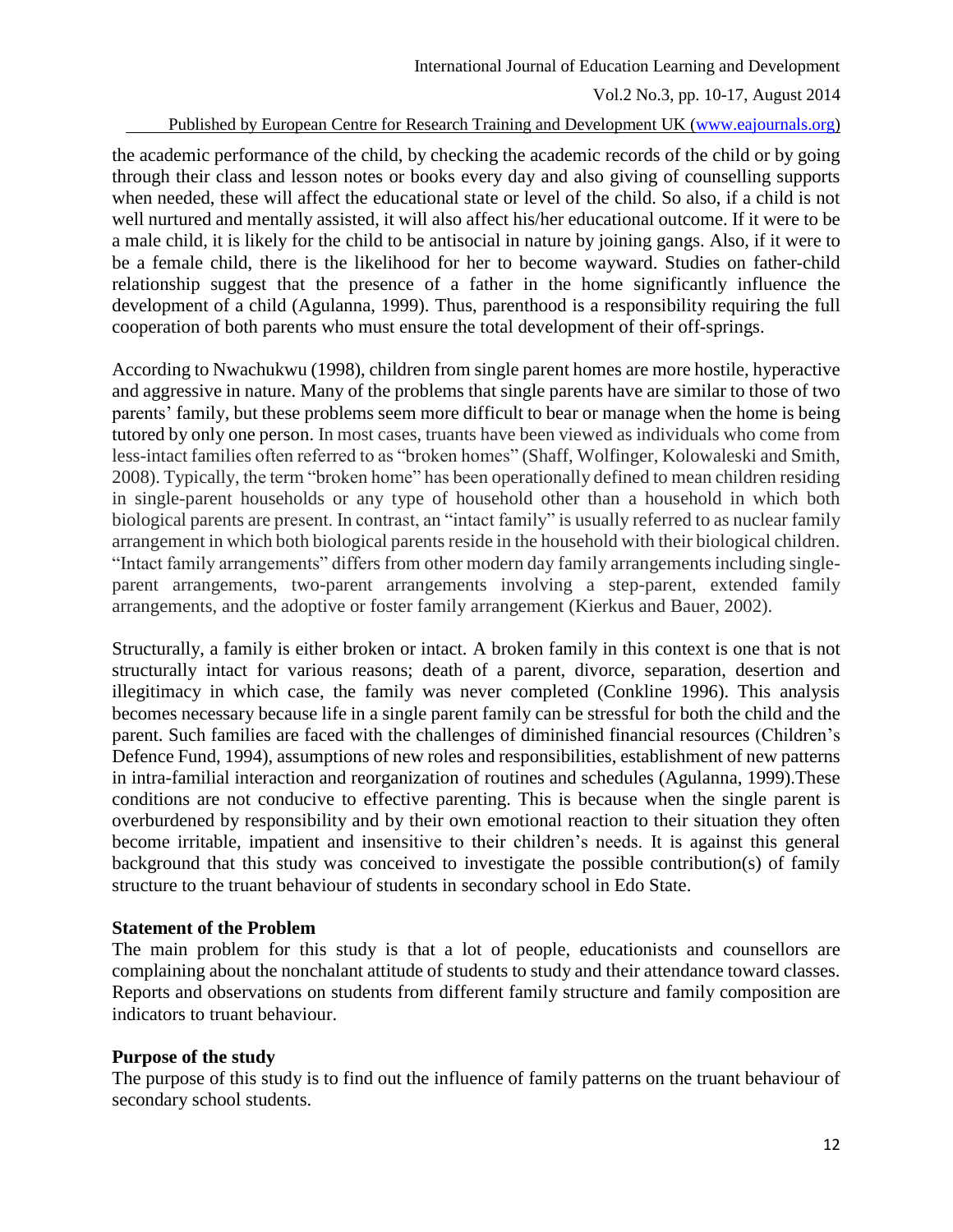Published by European Centre for Research Training and Development UK [\(www.eajournals.org\)](http://www.eajournals.org/)

The study also wants to know the effects of single-parenting on the students' school attendance and if it causes truancy among the students of secondary schools.

### **Significance of Study**

This study is relevant to counselors and social work educators. It assesses the influence of family structure on truancy. Truancy disproportionately affects children and their families and is highly correlated with poverty. Counsellors are at the forefront of intervening in truancy cases of children coming from especially less structurally intact homes.

### **Hypotheses**

In pursuit of the research problems and to realize the objective of this study, the following hypotheses were raised and tested:

1) There is no significant difference between the truant behaviour of students from single parent home and those from intact parent families.

2) There is no significant difference between the truant behaviour of male students from single parent home and male students from intact parent home.

3) There is no significant difference between the truant behaviour of female students from singleparent families and female students from two-parent families.

# **METHODOLOGY**

The population for this study consists of all students in senior secondary school in Benin metropolis in Nigeria. The sample was actually drawn using the students' record from the school registers. Four schools were randomly selected from fifty-nine co-educational senior secondary school from Edo south senatorial district. The selection from each school was based on equal number of students (65) from single-parent family and (65) from two-parent family. This made a total of 250 students that participated in the study. They were 125 students from single-parent family and 125 from two-parent family. The instrument used to obtain relevant data was an adapted form of Gesinde (2004) truancy assessment scale". This instrument was basically used to collect data on the subjects' truancy. The t-test statistical method was used to analyze the collected data and the hypotheses formulated.

# **RESULTS**

The results are presented as they relate to the hypotheses.

### **Hypothesis 1**

There is no significant difference in the truant behaviour of student from single parent home and those intact parent home

|                               |  | Table 1: t-test of difference in the truant behavior of students from single-parent family and |  |
|-------------------------------|--|------------------------------------------------------------------------------------------------|--|
| those from two-parent family. |  |                                                                                                |  |

| Types of home         | N   | $\overline{ }$ | ນ.ມ  | df  | : cal | t tab |
|-----------------------|-----|----------------|------|-----|-------|-------|
| Single parent family  | 83  | 49.45          | 4.94 | 248 | 4.68  | 1.96  |
| $Two$ – parent family | 167 | 59.60          | 5.88 |     |       |       |

\*Significant at  $P < .05$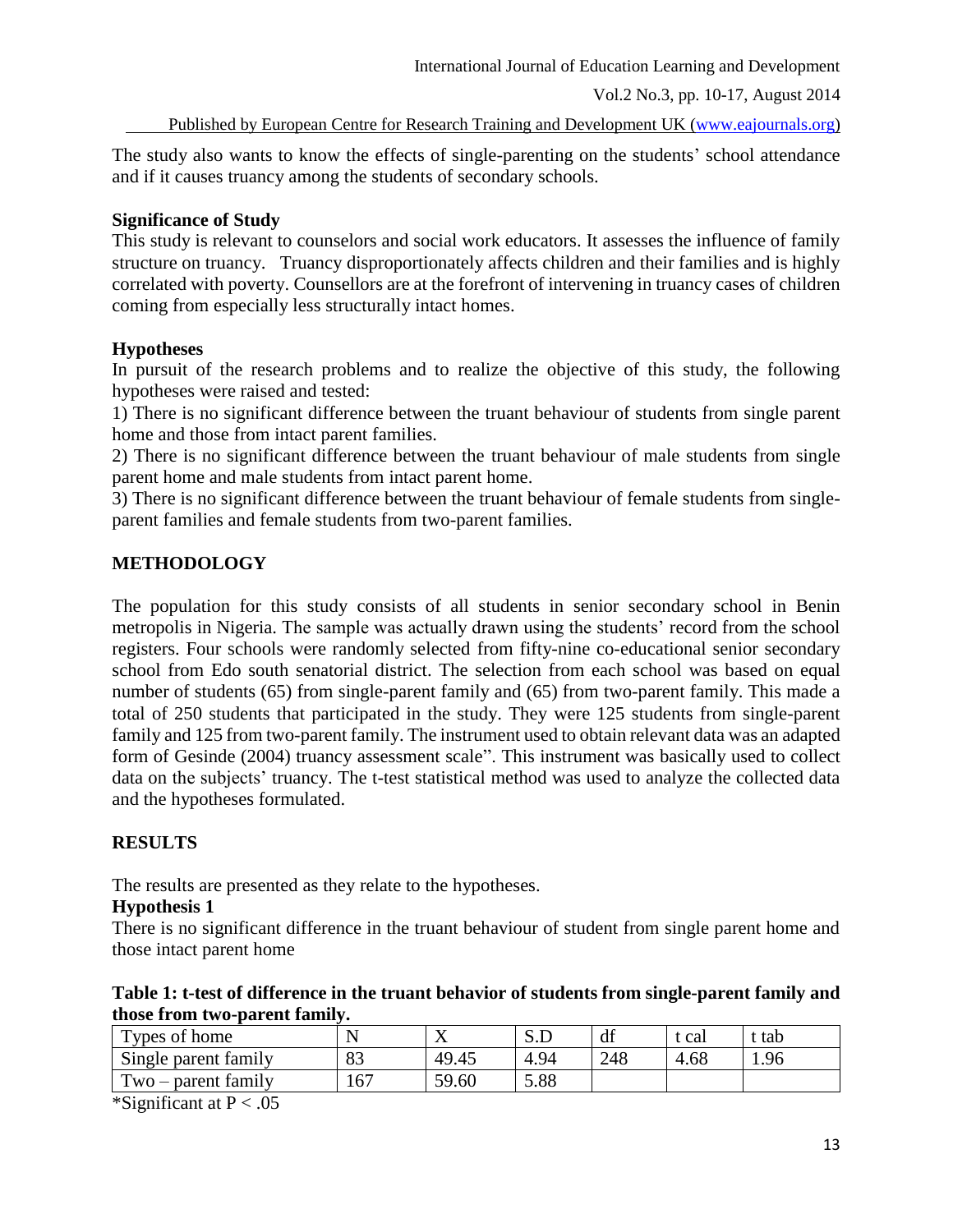Published by European Centre for Research Training and Development UK [\(www.eajournals.org\)](http://www.eajournals.org/)

The data in Table 1 indicates that there is a significant difference between the truant behaviour of students from single-parent family and those from two-parent family. The calculated t-value (4.68) is greater than the critical t-value (1.96) at 0.05 significance level and 248 degrees of freedom. Thus, the null hypothesis is therefore rejected.

### **Hypothesis 2**

There is no significant difference between the truant behaviour of male students from two-parent family and male students from single-parent family.

### **Table 2: Difference between the truant behavior of male students from two-parent family and male students from single-parent family.**

| Types of home        |     | $\mathbf{x}$<br>77              | $\mathbf r$<br>ىل د | u.i | cal        | T tab |
|----------------------|-----|---------------------------------|---------------------|-----|------------|-------|
| Two - parent family  | 83  | 88.90                           | 2.88                | 248 | 20<br>2.30 | 1.96  |
| Single parent family | 167 | Q <sub>2</sub><br><i>1</i> 2.49 | 0.08                |     |            |       |

\*Significant at  $P < .05$ 

Table 2, shows that there is a significant difference in the truant behaviour of male student from single parent family and male students from two-parent family. The calculated t value (2.38) is greater than the critical t-value (1.96) at 0.05 significance level and 248 degrees of freedom. Hence, the null hypothesis is rejected.

### **Hypothesis 3**

There is no significant difference between the truant behaviour of female students from singleparent family and female students from two-parent family.

### **Table 3: Difference between the truant behavior of female students from single-parent family and female students from two-parent family.**

| Types of home        |                |       |       | d.F | m<br>cal | T tab |
|----------------------|----------------|-------|-------|-----|----------|-------|
| Two -parent family   | $\circ$<br>OJ. | 63.47 | 10.38 | 248 | 2.46     | 1.96  |
| Single parent family | .67            | 78.45 | 7.90  |     |          |       |

\*Significant at  $P < .05$ 

Table 3 shows that there is a significant difference between the truant behaviour of female students from two parent family and female students from single parent family. The calculated t-value (2.46) is greater than the critical value (1.96) at 0.05 level of significance and 248 degrees of freedom. Thus, the null hypothesis is also rejected.

# **DISCUSSION**

The results of this study indicate that there is a significant difference between the truant behaviour of students from single parent family and students from two-parent family. The study also shows differences in the truant behaviour of male students from the single parent home and intact parent home and also between female students from single parent family and the two-parent family structure. The findings agreed with the conclusion of Nzewunwah, (1995) that there is a significant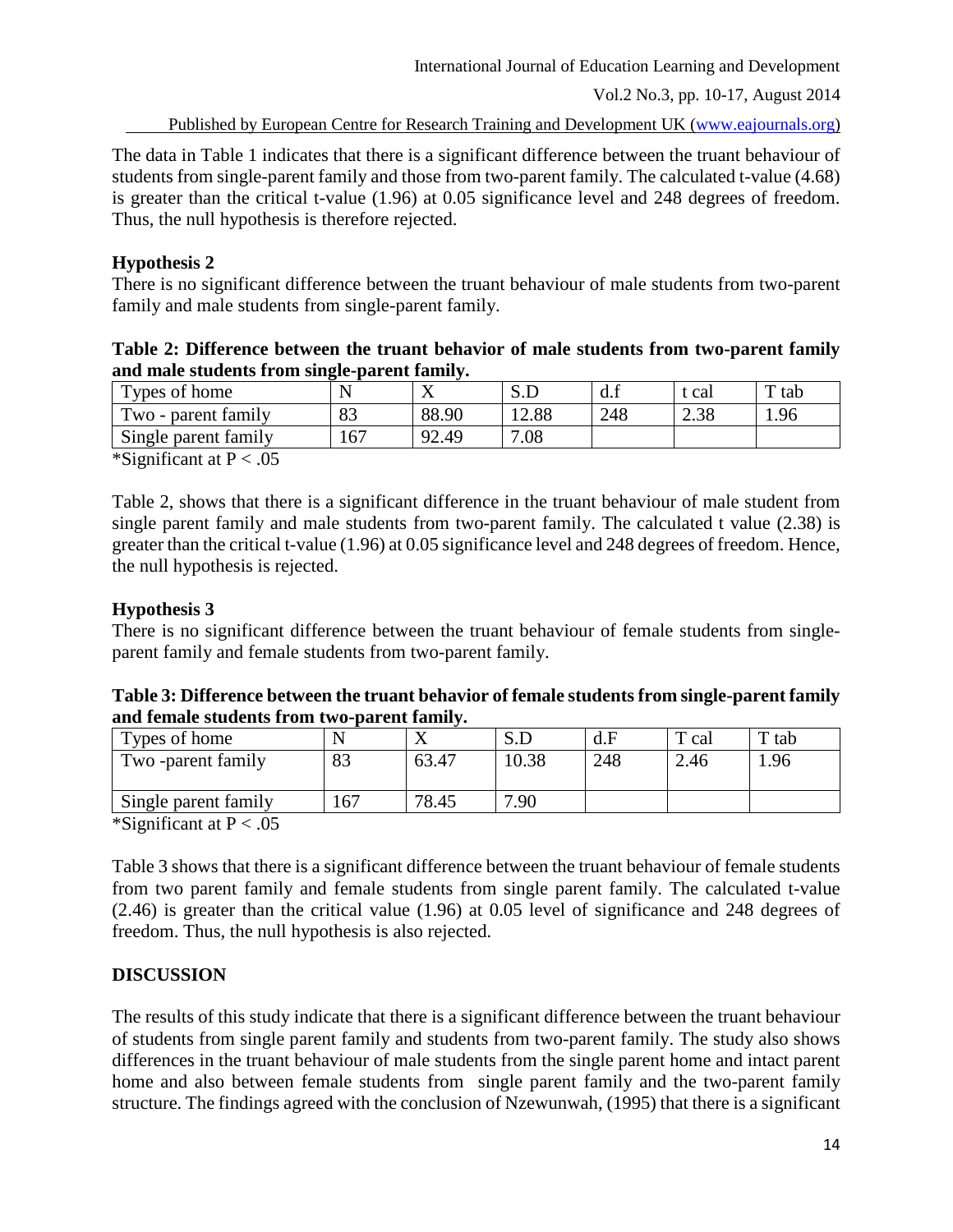Published by European Centre for Research Training and Development UK [\(www.eajournals.org\)](http://www.eajournals.org/)

difference between students from single parent families and those from two-parent families in terms of attitude to examination malpractices, attitude to studies and academic performance. This finding could be explained by the fact that life in a single-parent family can be traumatic and children brought up in such family structure often suffer some emotional problems such as lack of warmth, love and disciplinary problems, which may hinder their academic performance. On the other hand, children raised in two-parent family structure are often stable emotionally and they suffer less emotional problems thereby making them less anxious in the pursuit of their academic work. However, it should be noted that this situation might not be true all the time since there are some children in single parent family structures who still attend school regularly, perform academically better than children from two-parent family structure (Aijlia and Olutola, 2007). Ham (2004) discovered that students from non-intact family structures were absent from school at a rate of 78% higher than those from intact home. This situation may however be attributed to other factors inherent in the personality of the child. Whatever the result, parental separation tends to affect younger children more than the adolescents who are the subject of this study. However, early childhood problem may have negative impact on later life development. It should also be mentioned here that the presence of other adults in a single parent household might bring some positive influences on the degree of tension that may be suffered by children from such background. Also, the cultural practice in Africa, which allows support for widows, widowers and other categories of single parents, helps to reduce in considerable terms, the negative effect of single parenthood. In a Nigerian single parent family, some of the functions of the absent parent may be sufficiently taken over by the members of the extended family, friends and neighbours.

# **CONCLUSION**

Based on the data collected and analyzed, the following conclusions were made:

1. The study revealed that the absence of a parent have an influence on the truant behaviour of the child. Therefore, by this, there is a relationship between the single parental influence and truant behaviour of students.

2. The research revealed that the interaction between the truancy behaviour of students from single parent homes and those from intact parent homes are significantly difference from each other. This implies that, there is difference between the truancy behaviour of students from single parent homes and those from intact parent homes which, could also be stated as the type of home has significant influence on truancy behaviour of students.

# **RECOMMENDATIONS**

Based on the findings of the study, the following recommendations have been made:

- 1. Governments, private organizations and individuals concerned with the business of education should endeavour to address the obstacles hindering effective schooling of students. This can be done by developing achievement motivation in students through achievement motivation training.
- 2. There is the need for the recognition of individual differences in students and the need to deal with them accordingly. Counselors should provide the necessary assistance and psychological support for students from single parent family so as to overcome their emotional problems.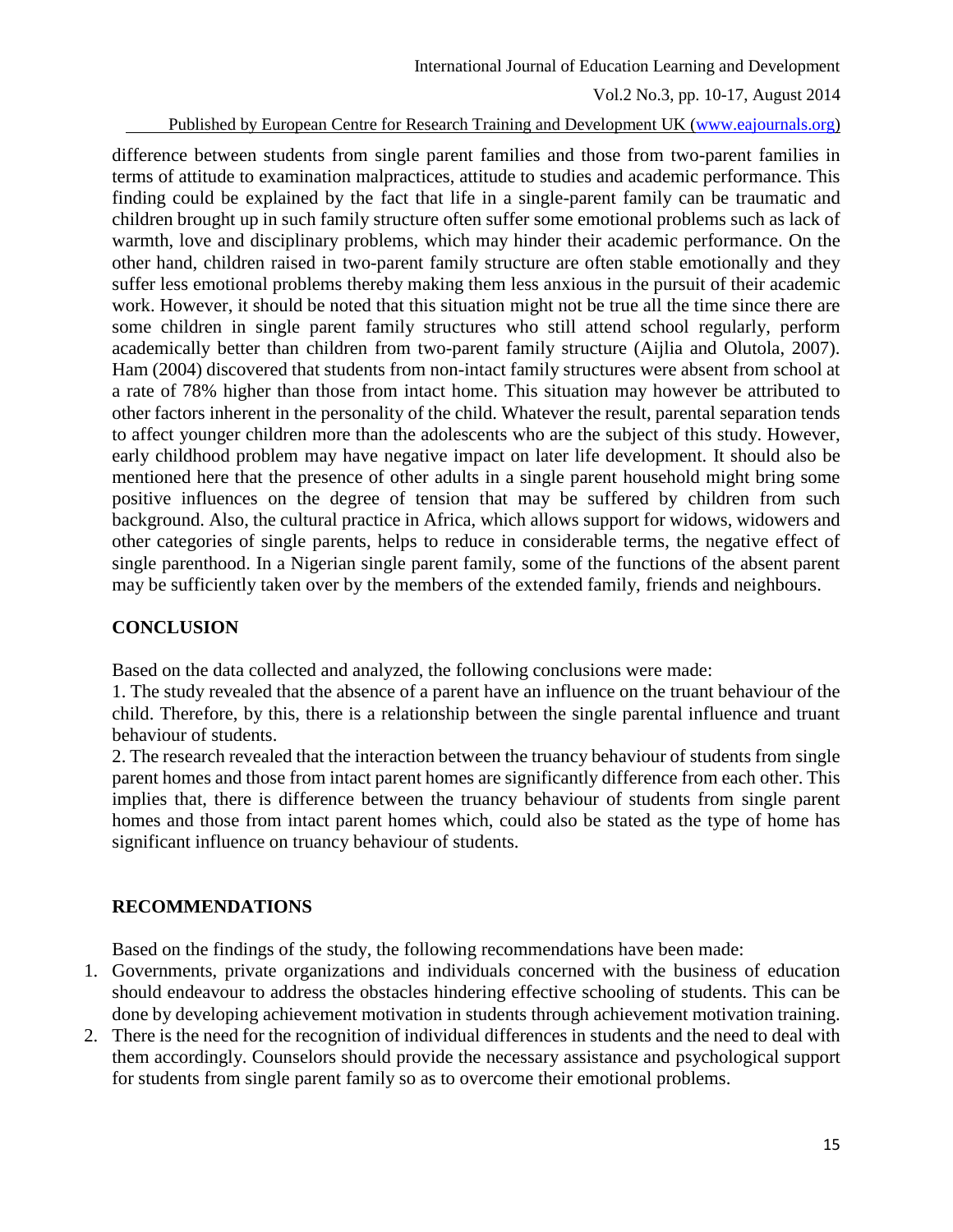Published by European Centre for Research Training and Development UK [\(www.eajournals.org\)](http://www.eajournals.org/)

- 3. There is also the need to keep enlightening the parents of the importance of the influence of the home structure on the life of children. This is necessary so that parents can understand the implications and consequences of parental separation and thus mobilize all resources to curtail the problems arising from the situation.
- 4. Generally, there is need to combat the continuing declining state of education by providing more funds and materials to uplift our educational system.
- 5. Finally, school counsellors should be employed in institutions of learning and adequate supervision to be put in place to ensure provision of necessary guidance services to students.

#### **REFERENCES**

- Agulanna, G. G. (1999) Family structure and prevalence of behavioral problems among Nigerian adolescents. *The Counselor,* 17, (1), 154-164.
- Atkinson, M., Halsey, K., Kinder, K., Wilkin, A. (2000).Working out well: effective provision for excluded pupils, Sloughnfer.
- Ajila, C., Olutola, A. (2007). Impact of parents' socio-economic status on university Students' Academic performance. Ife *Journal of Education studies* 7, (1), 31- 45.
- Coukline, J. (1996) *Introduction to Criminology.* New York: Macmillan.
- Emeke, E.A. (1984). Relationship between personal problems and study habits. *Journals of Applied Psychology,* 3, 113 - 129.
- *Fadeiye, J. D. (1985). A text of Social Studies; Socialization and Political Culture international organization for NCE and undergraduates,Ibadan:Etori*
- Ham, B. D. (2004). The effects of divorce and remarriage on the academic achievement of high school seniors. Journal of Divorce & Remarriage 42, (2), 159 - 178.
- Henry, K. L. (2007). Who's skipping school: Characteristics of truants in 8th and  $10<sup>th</sup>$  grade. *Journal of School Health*, *77,* (1), 29-35.
- Hines, M. T. (2007). Adolescent adjustment to middle school transition: The Intersection of divorce and gender in review. *Research in Middle Level. Education Online 3 1*(2). Retrieved from: Academic Search Complete.
- *Kierkus, C*., Bauer, D. (2002). Social control explanation of the relationship between family structure and delinquent behavior. Canadian Journal of criminology 44, (4), 425-458.
- Maduewesi, E. J. and Emenogu, E. (1997). Nuturing the adolescents in Nigeria Today:The role of the Family, the school and the Government, The Nigeria Teacher Today (TNNT), A journal of Teachers Education, 5, (1&2), 39-48.
- Nwachukwu, F. J. (1998). Single-parent Family –An Emerging Family in Nigeria, The Counsellor 16, (1), 61- 66.
- Nzewunwah PN 1995. *The Effects of Single Parenthood on the Academic Performance of students. Unpublished M.Ed. Project. University of Lagos.*
- *Ortese, P.T. (1998). Single-parenting in Nigeria: counseling concerns and implications. The Counsellor.*
- Wiseman, S. (1973). The educational obstacles race: Factors that hinder pupils progress. *Educational Research,* 15, (2), 87- 93.
- Shaff, K., Wolfinger, N. H., Kowaleski-Jones, L., & Smith, K. R. (2008). Family structure transitions and child achievement. *Sociological Spectrum, 28,* (6)